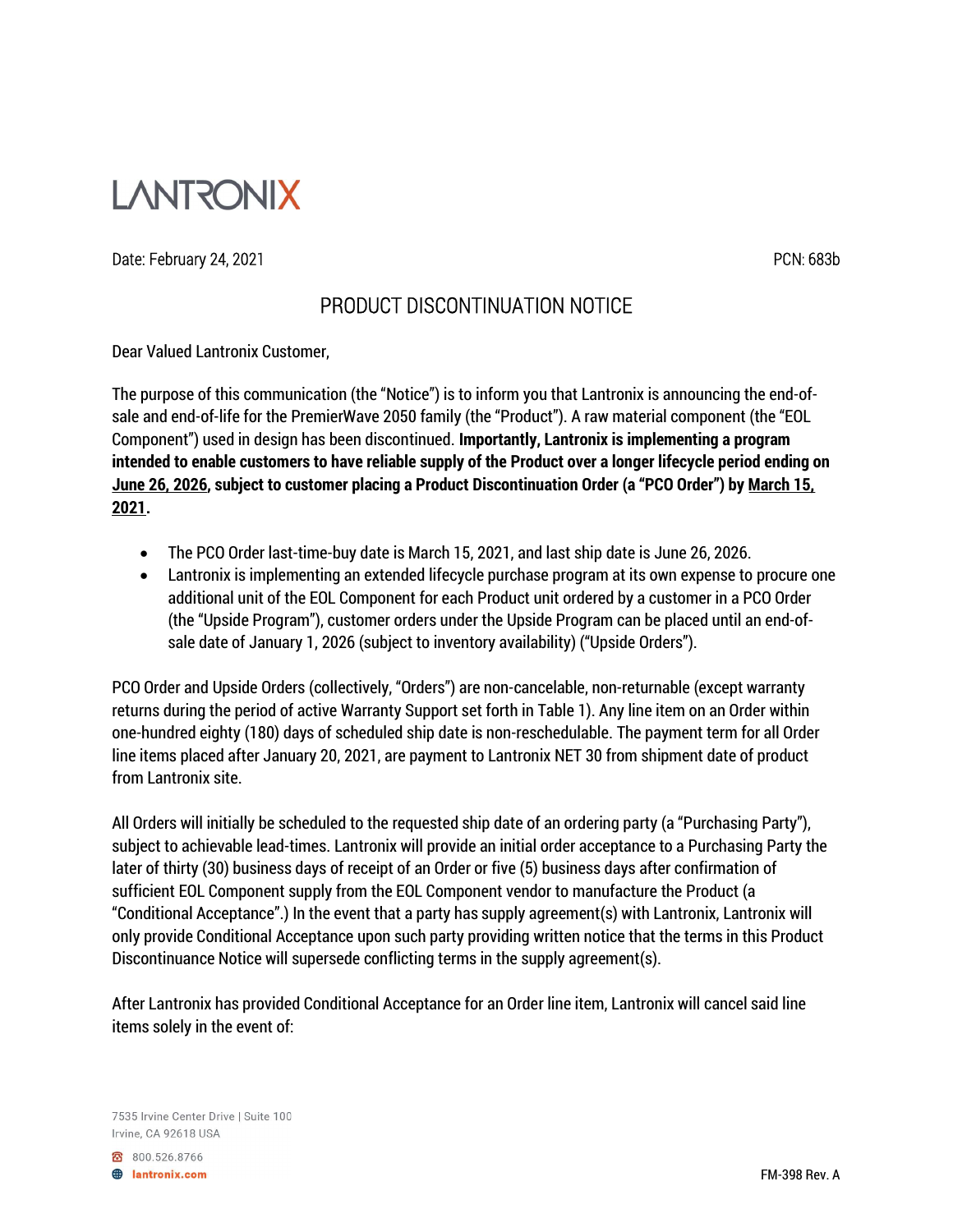- (i) a material disruption in supply that prevents Lantronix from manufacturing sufficient Product to meet the Product quantities in an Order, or
- (ii) a material increase in the price of goods or services paid by Lantronix to manufacture the Product and, after Lantronix has attempted to negotiate with Purchasing Party in good faith a fair pricing adjustment for any unshipped backlog of Orders, Lantronix is unable to agree with the Purchasing Party to a commercially reasonable business case.

Lantronix will make commercially reasonable efforts to minimize impact to Lantronix's supply of the Product.

Notwithstanding the foregoing, in no event shall Lantronix be liable to Purchasing Party or its customers, stakeholders or any other third party for indirect, special, incidental or consequential incidental, punitive damages or damages of any kind under this Notice resulting from material events preventing Lantronix from building sufficient Product to satisfy Orders and including without limitation, loss of anticipated profits, goodwill, reputation, business receipts or contracts.

Please refer to Table 1 below for the various end-of-life milestones, definitions and dates for the affected product(s). For customers with paid support contracts, support will be available under the terms and conditions of the customer's service contract.

| <b>Milestone</b>                                             | <b>Definition</b>                                                                                                                                                                                                                                                                                       | Date                    |
|--------------------------------------------------------------|---------------------------------------------------------------------------------------------------------------------------------------------------------------------------------------------------------------------------------------------------------------------------------------------------------|-------------------------|
| End-of-Life<br><b>Announcement Date</b>                      | The date the document that announces the end-of-sale and end-of-<br>life of a product is distributed to everyone.                                                                                                                                                                                       | <b>January 15, 2021</b> |
| <b>End-of-Sale Date</b>                                      | The last date to order the product through Lantronix and its partners<br>for a PCO Order. The product is no longer available for sale after this<br>date, unless inventory becomes available to sell.                                                                                                   | March 15, 2021          |
|                                                              | The last date to order the product through Lantronix and its partners<br>for an Upside Order. The product is no longer available for sale after<br>this date.                                                                                                                                           | <b>January 1, 2026</b>  |
| Last Ship Date:<br>Hardware                                  | The last possible ship date that can be requested of Lantronix.<br>Actual ship date is dependent on lead time.                                                                                                                                                                                          | June 26, 2026           |
| <b>Last Date of Warranty</b><br>Support                      | The last date to receive applicable service and technical support for<br>the product as entitled by warranty terms and conditions<br>(https://www.lantronix.com/legal/warranty-policy/). After this date,<br>all support services for the product are unavailable, and the product<br>becomes obsolete. | June 26, 2031           |
| <b>Fnd of Software</b><br><b>Maintenance Release</b><br>Date | The last date that Lantronix may release any final software<br>maintenance releases or bug fixes. After this date, Lantronix will no<br>longer develop, repair, maintain or test the product software.                                                                                                  | <b>January 1, 2026</b>  |

Table 1: End-of-Life Milestones and Dates

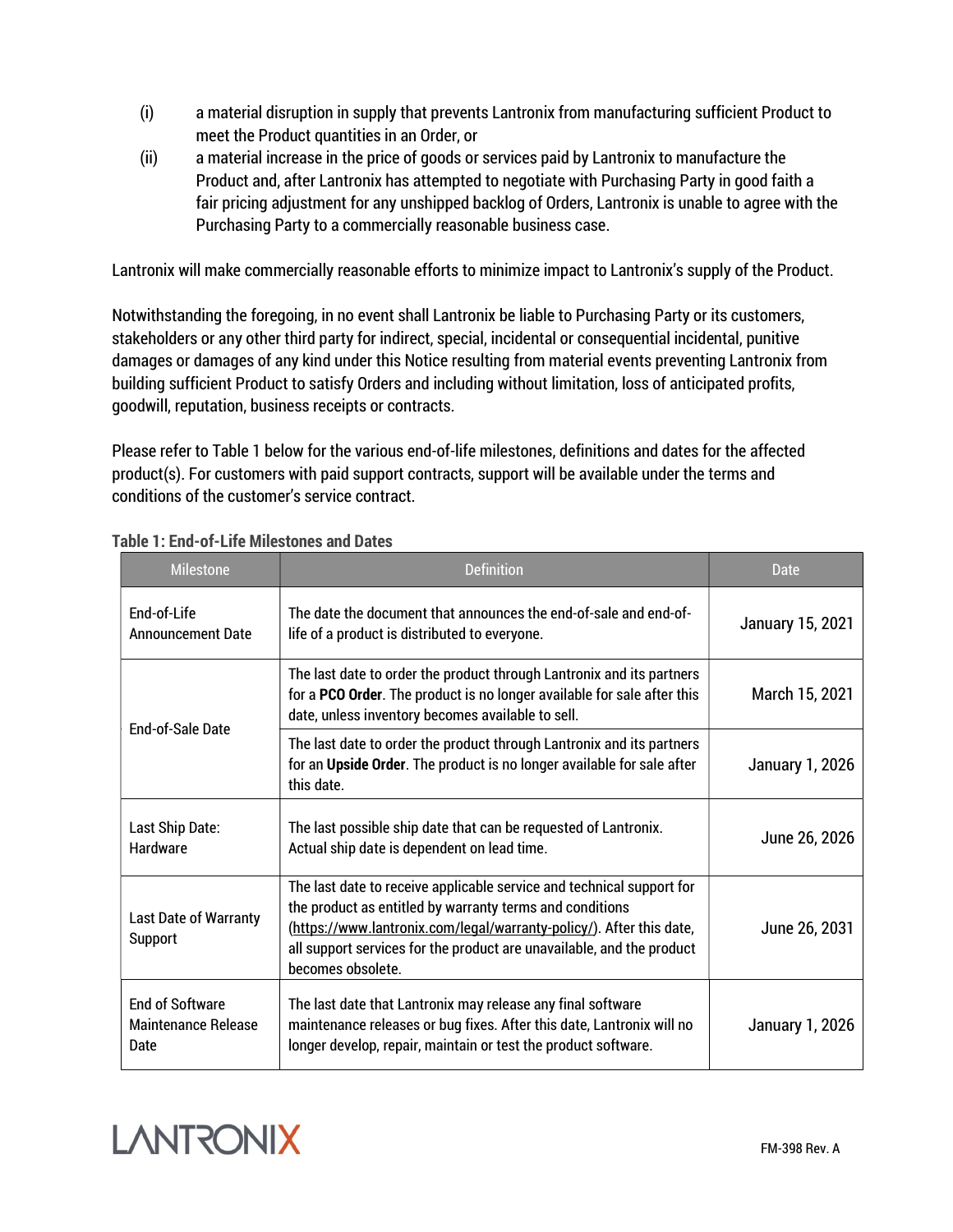We have compiled a few FAQs associated with this notice.

Q. Why is the Product being discontinued?

A. A raw material component associated with the wireless and Bluetooth functionality in the Product has been discontinued by the manufacturer.

Q. Are any additional firmware updates expected for the Product?

A. Lantronix will continue to evaluate bug fixes for potential maintenance releases until January 1, 2026.

Q. Are there any other alternatives to the Product?

A. There are no pin-compatible alternatives to these part numbers. The next best alternative is the xPico 200 family, which offers a full-stack solution for wireless networking based upon the ThreadX software architecture: https://www.lantronix.com/products/xpico-200/. Existing Product features are being evaluated for inclusion in the next-generation xPico roadmap, but pin-compatibility will not be maintained.

Q. Why is Lantronix offering extended last time ship dates on the Product? Lantronix began shipping parts in this family in 2016. The extended last time shipment is intended to enable customers to have reliable supply scheduled over a longer lifecycle period.

If you have any questions, please contact your sales representative or Lantronix Technical Support at (800) 422-7044 or (949) 453-7198. Please refer to the Table 2 for the part numbers affected by this Notice.

| <b>Discontinued</b><br><b>Part Number</b> | <b>Discontinued</b><br><b>Part Name</b> | <b>Discontinued Part Description</b>          |
|-------------------------------------------|-----------------------------------------|-----------------------------------------------|
|                                           |                                         | PREMIERWAVE 2050, 802.11ac EMBEDDED WI-FI IOT |
|                                           |                                         | GATEWAY, LINUX, DUAL U.FL ANT, LGA, 256M      |
| PW205010002B                              | PW2050                                  | FLASH, TRAY                                   |
|                                           |                                         | PREMIERWAVE 2050 EVALUATION KIT, DUAL U.FL    |
| PW205010002K                              | PW2050                                  | ANT, 256M FLASH                               |
|                                           |                                         | PREMIERWAVE 2050, 802.11ac EMBEDDED WI-FI IOT |
|                                           |                                         | GATEWAY, LINUX, DUAL U.FL ANT, LGA, 256M      |
| PW205010002S                              | PW2050                                  | <b>FLASH, SINGLE</b>                          |
|                                           |                                         | PREMIERWAVE 2050, 802.11ac EMBEDDED WI-FI IOT |
|                                           |                                         | GATEWAY, LINUX, DUAL U.FL ANT, LGA, 256M      |
| PW205011002B                              | PW2050                                  | FLASH, TRAY                                   |
|                                           |                                         | PREMIERWAVE 2050, 802.11ac EMBEDDED WI-FI IOT |
|                                           |                                         | GATEWAY, LINUX, U.FL AND CHIP ANT, LGA, 256M  |
| PW205020002B                              | PW2050                                  | FLASH, TRAY                                   |
|                                           |                                         | PREMIERWAVE 2050 EVALUATION KIT, U.FL AND     |
| PW205020002K                              | PW2050                                  | CHIP ANT. 256M FLASH                          |
|                                           |                                         | PREMIERWAVE 2050, 802.11ac EMBEDDED WI-FI IOT |
|                                           |                                         | GATEWAY, LINUX, U.FL AND CHIP ANT, LGA, 256M  |
| PW205020002S                              | PW2050                                  | <b>FLASH, SINGLE</b>                          |

## Table 2: Affected Product Part Numbers